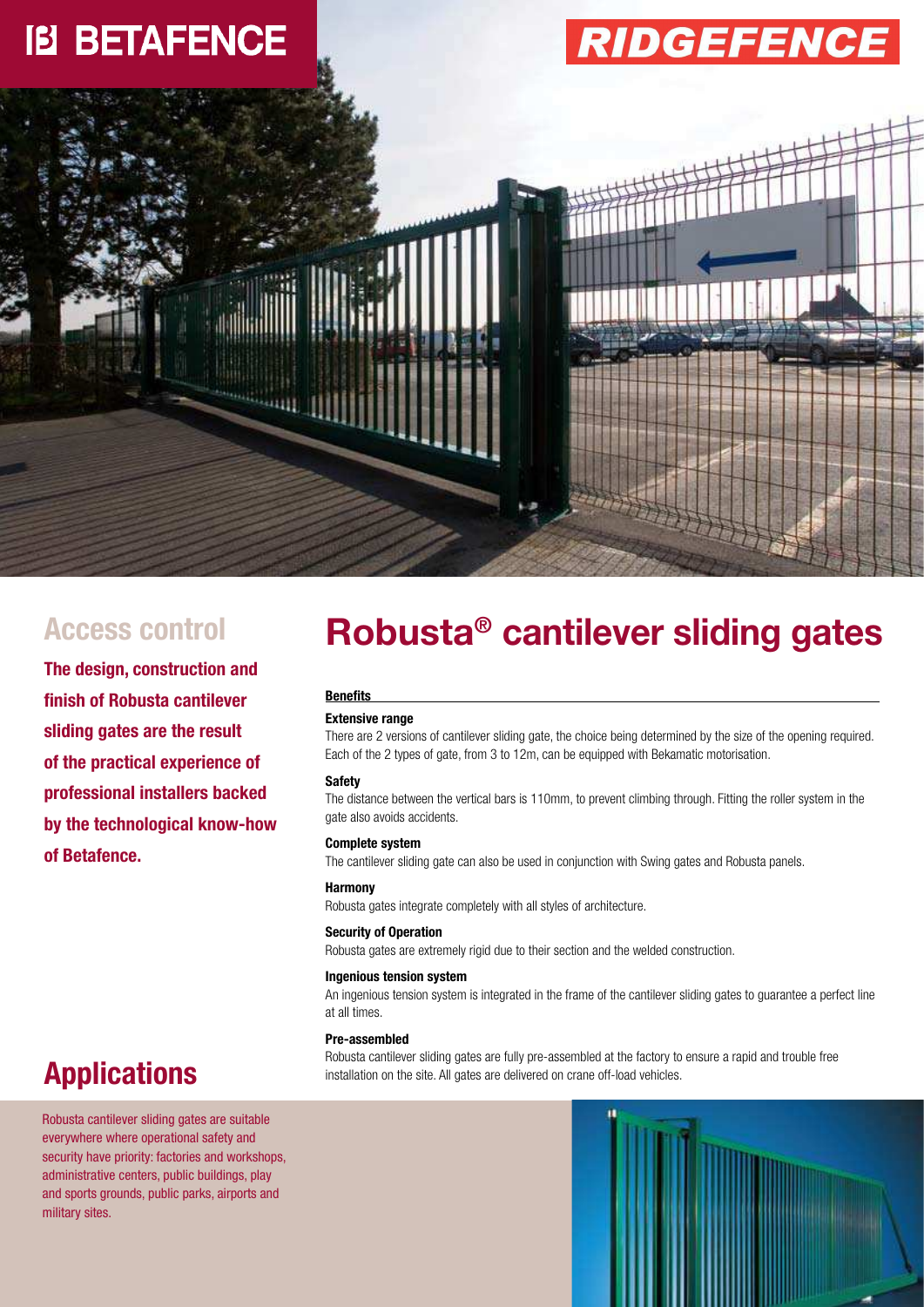#### Gate wing

- Welded structure.
- Provided with a cylinder lock (for manual gates)
- Security topping optional for all heights.
- The frame is provided at the top and the bottom with guiding rolls for a perfect entering in the end post bridge.
- Two sets of rolls in the underbeam for horizontal and vertical guiding.
- Some types of gates have a roll to support the gate in open condition.

#### Guidance of the gate

- Guiding posts and end posts with welded ground plates.
- The guiding posts have 2 guiding rolls at the top and an integrated baseplate for the installation of 1 set of guiding rolls that is situated in the underbeam.
- Special guiding posts with integrated electronics are used for motorisation. - The end posts of the not motorised gate have a lock system integrated.

### Tension system



An aesthetic tensioning system integrated in the frame guarantees a perfect line of the gate.

#### **Coating**

Robusta gates are treated with the best coating processes existing today: galvanised in and outside (minimum  $275$  g/m<sup>2</sup>, 2 sides combined). Afterwards an adhesion coating is applied (epoxy) and finally the gates are plastic coated (polyester) (min. 120 micron both layers together).

#### **Colours**

Green RAL 6005 - White RAL 9010 - Grey RAL 7030 Other colours: on request.





| <b>TECHNICAL DETAILS</b>     |                                                                          |                                                                         |  |  |  |  |
|------------------------------|--------------------------------------------------------------------------|-------------------------------------------------------------------------|--|--|--|--|
|                              | Robusta 2000                                                             | Robusta 2800                                                            |  |  |  |  |
| Free passage                 | 3 up to 7 m                                                              | 8 up to 12 m                                                            |  |  |  |  |
| <b>Underbeam</b>             | 200 x 160 x 5 mm                                                         | 280 x 200 x 5 mm                                                        |  |  |  |  |
| Frame                        | 80 x 60 x 2 mm top side                                                  | $100 \times 100 \times 3$ mm top side                                   |  |  |  |  |
| Frame                        | 80 x 60 x 3 mm (7,5-9 m) vertical                                        | $100 \times 80 \times 3$ mm vertical                                    |  |  |  |  |
| Infill frame                 | 25 x 25 x 1,5 mm                                                         | 30 x 30 x 1,5 mm                                                        |  |  |  |  |
| Distance between bars        | $110$ mm                                                                 | $110$ mm                                                                |  |  |  |  |
| Guiding post bridge Manual   | 80 x 80 x 3 mm post bridge                                               | $100 \times 100 \times 3$ mm post bridge                                |  |  |  |  |
| Motorised                    | integrated Bekamatic post inside<br>$100 \times 100 \times 3$ mm outside | integrated Bekamatic post inside<br>$180 \times 80 \times 5$ mm outside |  |  |  |  |
| End post bridge              | 80 x 80 x 3 mm post bridge                                               | $100 \times 100 \times 3$ mm post bridge                                |  |  |  |  |
| Support roll (open position) | all types                                                                | all types                                                               |  |  |  |  |

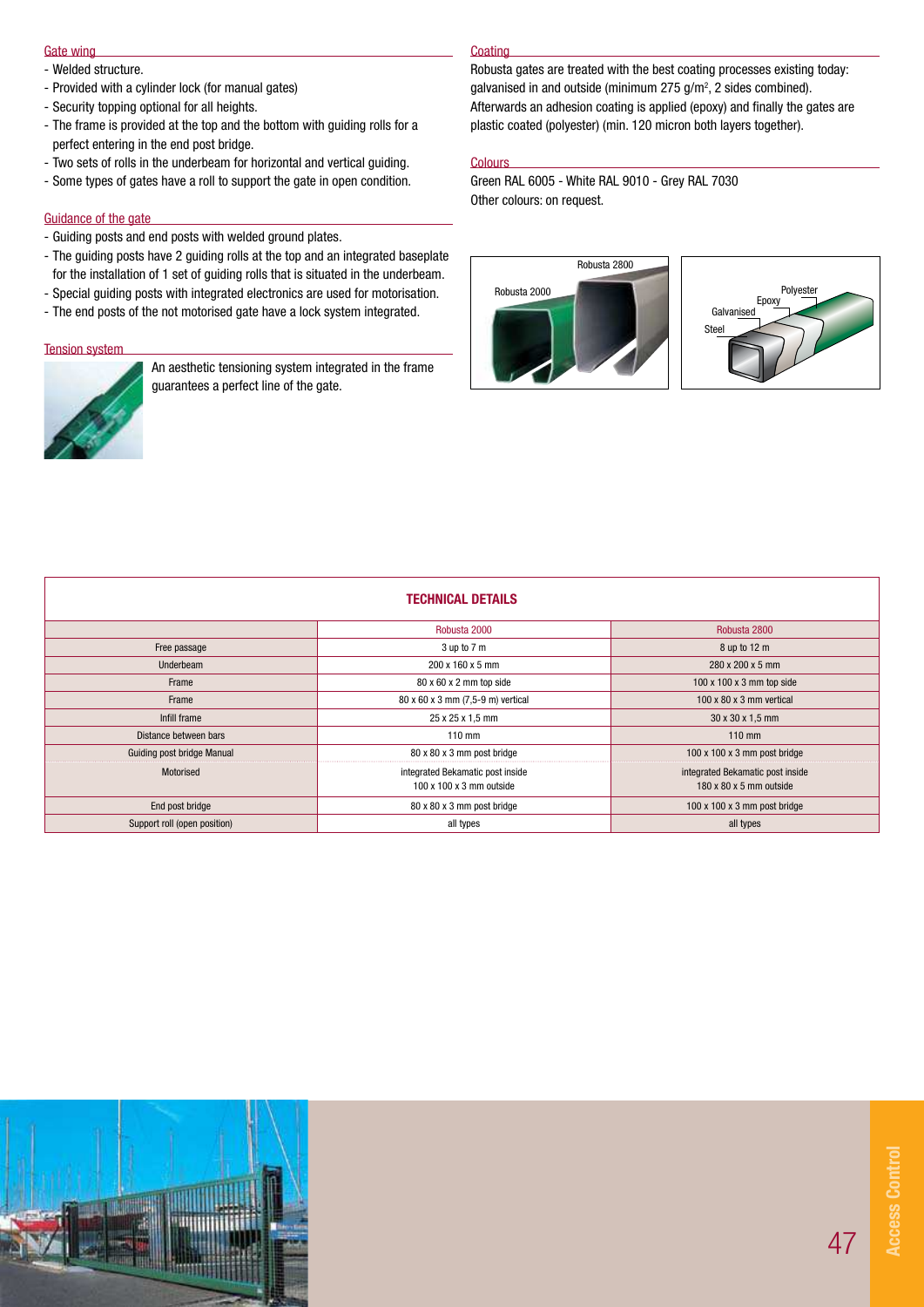# **IB BETAFENCE**

## **Robusta® cantilever sliding gates**

**R 2000 R 2800**

| ASSORTMENT ROBUSTA CANTILEVER SLIDING GATES |              |                                      |                   |                   |                  |                    |                                         |  |  |
|---------------------------------------------|--------------|--------------------------------------|-------------------|-------------------|------------------|--------------------|-----------------------------------------|--|--|
| Opening x height<br>mm                      | Weight<br>kg | Gate height<br>from foundation<br>mm | Wing height<br>mm | Post height<br>mm | Wing width<br>mm | Free passage<br>mm | <b>Overall length</b><br>required<br>mm |  |  |
|                                             |              | $\mathsf{A}$                         | B                 | C                 | D                | E                  | F                                       |  |  |
| 3000 x 1000                                 | 238          | 1076                                 | 991               | 1156              | 4650             | 3058               | 8048                                    |  |  |
| 3000 x 1200                                 | 250          | 1279                                 | 1194              | 1359              | 4650             | 3058               | 8048                                    |  |  |
| 3000 x 1500                                 | 265          | 1557                                 | 1472              | 1637              | 4650             | 3058               | 8048                                    |  |  |
| 3000 x 1700                                 | 280<br>297   | 1790<br>2030                         | 1705<br>1945      | 1870<br>2110      | 4650<br>4650     | 3058<br>3058       | 8048<br>8048                            |  |  |
| 3000 x 2000<br>4000 x 1000                  | 270          | 1076                                 | 991               | 1156              | 5918             | 4003               | 10261                                   |  |  |
| 4000 x 1200                                 | 283          | 1279                                 | 1194              | 1359              | 5918             | 4003               | 10261                                   |  |  |
| 4000 x 1500                                 | 300          | 1557                                 | 1472              | 1637              | 5918             | 4003               | 10261                                   |  |  |
| 4000 x 1700                                 | 317          | 1790                                 | 1705              | 1870              | 5918             | 4003               | 10261                                   |  |  |
| 4000 x 2000                                 | 336          | 2030                                 | 1945              | 2110              | 5918             | 4003               | 10261                                   |  |  |
| 5000 x 1000                                 | 298          | 1076                                 | 991               | 1156              | 7000             | 4948               | 12288                                   |  |  |
| 5000 x 1200                                 | 312          | 1279                                 | 1194              | 1359              | 7000             | 4948               | 12288                                   |  |  |
| 5000 x 1500                                 | 332          | 1557                                 | 1472              | 1637              | 7000             | 4948               | 12288                                   |  |  |
| 5000 x 1700                                 | 350          | 1790                                 | 1705              | 1870              | 7000             | 4948               | 12288                                   |  |  |
| 5000 x 2000                                 | 372          | 2030                                 | 1945              | 2110              | 7000             | 4948               | 12288                                   |  |  |
| 6000 x 1000                                 | 339          | 1076                                 | 991               | 1156              | 8410             | 6028               | 14778                                   |  |  |
| 6000 x 1200                                 | 355          | 1279                                 | 1194              | 1359              | 8410             | 6028               | 14778                                   |  |  |
| 6000 x 1500                                 | 377          | 1557                                 | 1472              | 1637              | 8410             | 6028               | 14778                                   |  |  |
| 6000 x 1700                                 | 397          | 1790                                 | 1705              | 1870              | 8410             | 6028               | 14778                                   |  |  |
| 6000 x 2000                                 | 421          | 2030                                 | 1945              | 2110              | 8410             | 6028               | 14778                                   |  |  |
| 6000 x 2400                                 | 521          | 2450                                 | 2365              | 2530              | 8410             | 6028               | 14778                                   |  |  |
| 7000 x 1000                                 | 379          | 1076                                 | 991               | 1156              | 9635             | 7108               | 17083                                   |  |  |
| 7000 x 1200                                 | 396          | 1279                                 | 1194              | 1359              | 9635             | 7108               | 17083                                   |  |  |
| 7000 x 1500                                 | 419          | 1557                                 | 1472              | 1637              | 9635             | 7108               | 17083                                   |  |  |
| 7000 x 1700                                 | 440          | 1790                                 | 1705              | 1870              | 9635             | 7108               | 17083                                   |  |  |
| 7000 x 2000                                 | 470          | 2030                                 | 1945              | 2110              | 9635             | 7108               | 17083                                   |  |  |
| 7000 x 2400                                 | 583          | 2450                                 | 2365              | 2530              | 9635             | 7108               | 17083                                   |  |  |
| 8000 x 1000                                 | 653          | 1076                                 | 991               | 1156              | 10925            | 7820               | 19105                                   |  |  |
| 8000 x 1200                                 | 681          | 1279                                 | 1194              | 1359              | 10925            | 7820               | 19105                                   |  |  |
| 8000 x 1500                                 | 720          | 1557                                 | 1472              | 1637              | 10925            | 7820               | 19105                                   |  |  |
| 8000 x 1700                                 | 754          | 1790                                 | 1705<br>1945      | 1870              | 10925            | 7820<br>7820       | 19105                                   |  |  |
| 8000 x 2000<br>8000 x 2400                  | 796<br>853   | 2030<br>2450                         | 2365              | 2110<br>2530      | 10925<br>10925   | 7820               | 19105<br>19105                          |  |  |
| 9000 x 1000                                 | 728          | 1076                                 | 991               | 1156              | 12600            | 8900               | 21860                                   |  |  |
| 9000 x 1200                                 | 756          | 1279                                 | 1194              | 1359              | 12600            | 8900               | 21860                                   |  |  |
| 9000 x 1500                                 | 797          | 1557                                 | 1472              | 1637              | 12600            | 8900               | 21860                                   |  |  |
| 9000 x 1700                                 | 833          | 1790                                 | 1705              | 1870              | 12600            | 8900               | 21860                                   |  |  |
| 9000 x 2000                                 | 878          | 2030                                 | 1945              | 2110              | 12600            | 8900               | 21860                                   |  |  |
| 9000 x 2400                                 | 940          | 2450                                 | 2365              | 2530              | 12600            | 9845               | 21860                                   |  |  |
| 10000 x 1000                                | 781          | 1076                                 | 991               | 1156              | 13700            | 9845               | 23905                                   |  |  |
| 10000 x 1200                                | 814          | 1279                                 | 1194              | 1359              | 13700            | 9845               | 23905                                   |  |  |
| 10000 x 1500                                | 859          | 1557                                 | 1472              | 1637              | 13700            | 9845               | 23905                                   |  |  |
| 10000 x 1700                                | 901          | 1790                                 | 1705              | 1870              | 13700            | 9845               | 23905                                   |  |  |
| 10000 x 2000                                | 950          | 2030                                 | 1945              | 2110              | 13700            | 9845               | 23905                                   |  |  |
| 10000 x 2400                                | 1017         | 2450                                 | 2365              | 2530              | 13700            | 9845               | 23905                                   |  |  |
| 11000 x 1000                                | 850          | 1076                                 | 991               | 1156              | 15070            | 11060              | 26490                                   |  |  |
| 11000 x 1200                                | 885          | 1279                                 | 1194              | 1359              | 15070            | 11060              | 26490                                   |  |  |
| 11000 x 1500                                | 933          | 1557                                 | 1472              | 1637              | 15070            | 11060              | 26490                                   |  |  |
| 11000 x 1700                                | 978          | 1790                                 | 1705              | 1870              | 15070            | 11060              | 26490                                   |  |  |
| 11000 x 2000                                | 1030         | 2030                                 | 1945              | 2110              | 15070            | 11060              | 26490                                   |  |  |
| 11000 x 2400                                | 1103         | 2450                                 | 2365              | 2530              | 15070            | 11060              | 26490                                   |  |  |
| 12000 x 1000                                | 886          | 1076                                 | 991               | 1156              | 15300            | 11600              | 27260                                   |  |  |
| 12000 x 1200                                | 823          | 1279                                 | 1194              | 1359              | 15300            | 11600              | 27260                                   |  |  |
| 12000 x 1500                                | 973          | 1557                                 | 1472              | 1637              | 15300            | 11600              | 27260                                   |  |  |
| 12000 x 1700                                | 1021         | 1790                                 | 1705              | 1870              | 15300            | 11600              | 27260                                   |  |  |
| 12000 x 2000                                | 1077         | 2030                                 | 1945              | 2110              | 15300            | 11600              | 27260                                   |  |  |
| 12000 x 2400                                | 1153         | 2450                                 | 2365              | 2530              | 15300            | 11600              | 27260                                   |  |  |